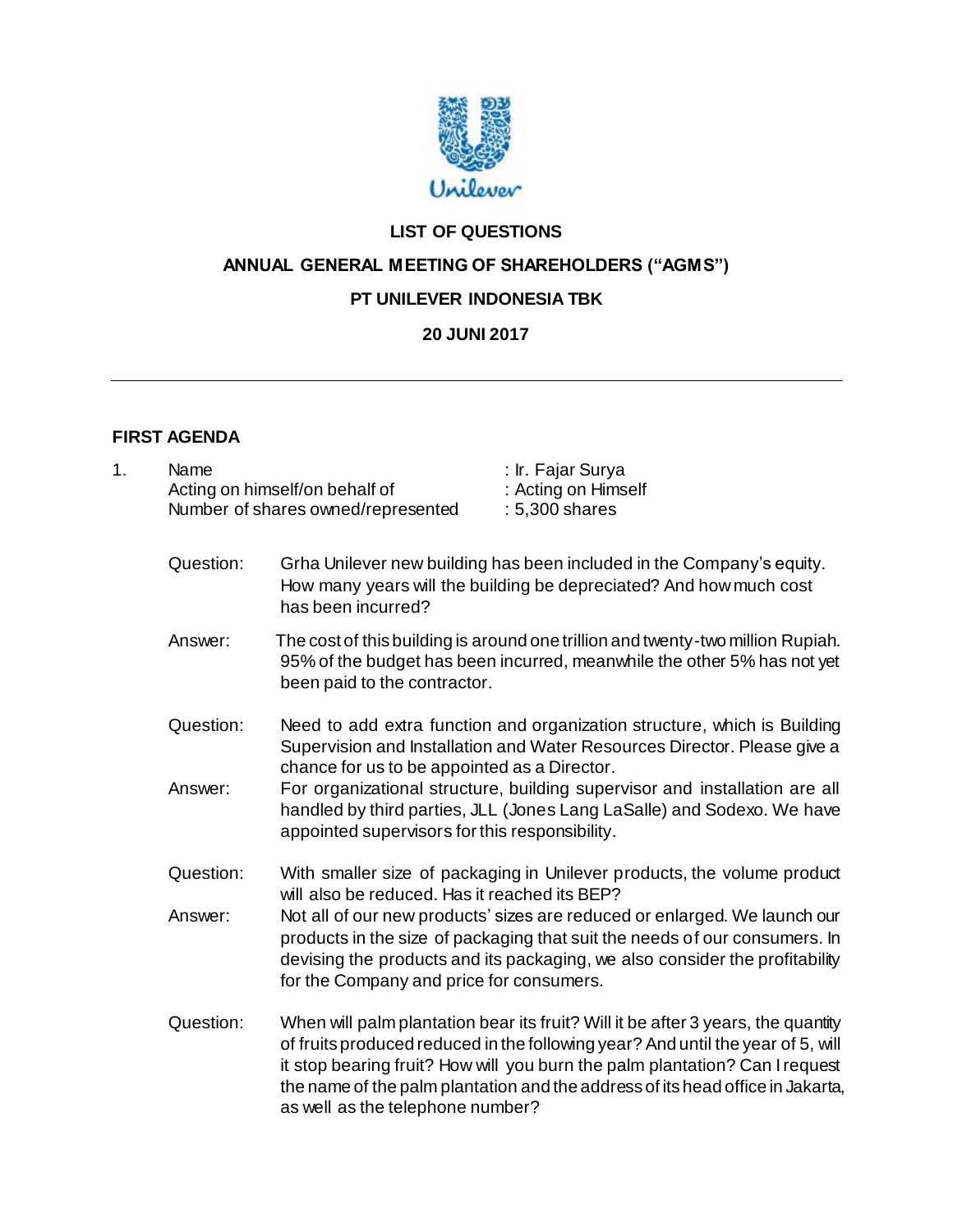

- Answer: We don't think this is relevant with today's meeting agenda because Unilever is not a palm plantation company and not investing in the palm plantation.
- Question: Do you provide library and research room and clinic in Grha Unilever?
- Answer: There are few facilities such as library, research and canteen that are provided to the employees. Meanwhile, clinic was intended to employees and pensioners.

#### **SECOND AGENDA**

| Name.                              | : Ir. Fajar Surya   |  |
|------------------------------------|---------------------|--|
| Acting on himself/on behalf of     | : Acting on Himself |  |
| Number of shares owned/represented | $: 5,300$ shares    |  |
|                                    |                     |  |

- Question: Final dividend will be paid at? Is it 460 per shares? Can it be paid at August?
- Answer: Final dividend will be distributed at 460 per share and will be paid at the latest 20 July 2017
- 2. Name : David Acting on himself/on behalf of : Himself Number of shares owned/represented : 3,000 shares
	- Question: Your working capital is negative, why do you distribute dividend with such a huge ratio? Answer: The Company has a negative working capital, which means the Company is capable to generate cash fast.

#### **THIRD AGENDA**

- 1. Name : Ir. Fajar Surya Acting on himself/on behalf of : Acting on Himself Number of shares owned/represented : 5,300 shares Question: What is the name of the accountant? Do you still use the old accountant?
	- Answer: Yes, we are still using the same accountant, Siddharta Widjaja & Rekan Public Accounting Firm.
- 2. Name  $\qquad$  : Subagjo W. Widodo <br>Acting on himself/on behalf of  $\qquad$ : Acting on Himself Acting on himself/on behalf of Number of shares owned/represented : 4,000 shares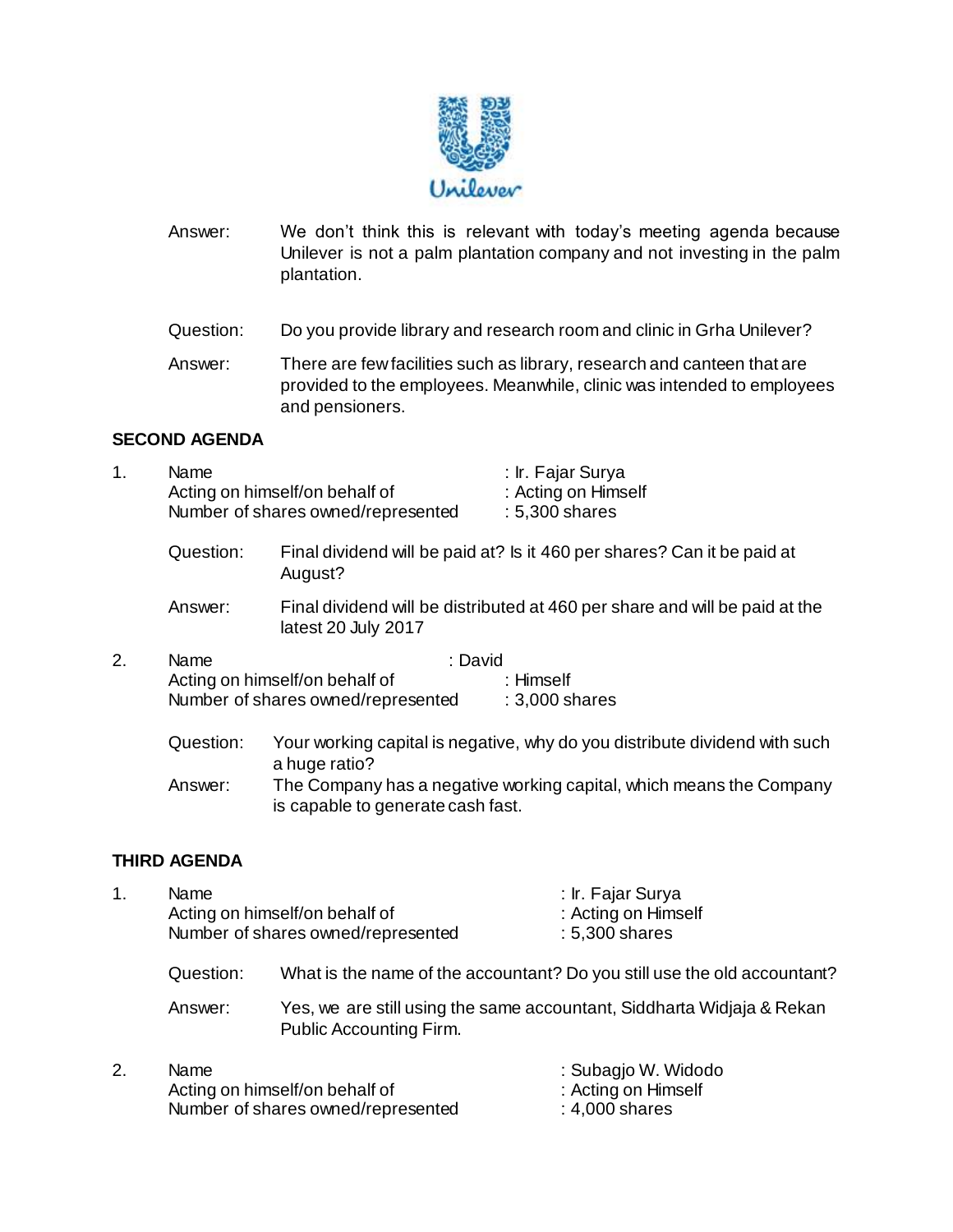

## **Suggestion:**

Please appoint different public accounting firm.

## **FOURTH AGENDA**

| 1. | Name<br>Acting on himself/on behalf of<br>Number of shares owned/represented |                                                                                                                                                                                                                                                                                                                                                                                                                                                                                                                                                                                                                                                                                                                                                                                                                                                                                                                                                                                                                                                                                                             | : Subagjo W. Widodo<br>: Acting on Himself<br>: 4,000 shares |  |  |
|----|------------------------------------------------------------------------------|-------------------------------------------------------------------------------------------------------------------------------------------------------------------------------------------------------------------------------------------------------------------------------------------------------------------------------------------------------------------------------------------------------------------------------------------------------------------------------------------------------------------------------------------------------------------------------------------------------------------------------------------------------------------------------------------------------------------------------------------------------------------------------------------------------------------------------------------------------------------------------------------------------------------------------------------------------------------------------------------------------------------------------------------------------------------------------------------------------------|--------------------------------------------------------------|--|--|
|    | Question:                                                                    | How long have your Directors and Board of Commissioners chaired in<br>their positions? How many years is the longest and the shortest?                                                                                                                                                                                                                                                                                                                                                                                                                                                                                                                                                                                                                                                                                                                                                                                                                                                                                                                                                                      |                                                              |  |  |
|    | Answer:                                                                      | All information has been elaborated in the distributed Annual Report,<br>especially in the Board of Directors' and Board of Commissioners'<br>profiles. You are welcomed to read this after the meeting has ended.                                                                                                                                                                                                                                                                                                                                                                                                                                                                                                                                                                                                                                                                                                                                                                                                                                                                                          |                                                              |  |  |
|    | Suggestion:<br>Answer:                                                       | To recommend 5% increase in the remuneration package.<br>I am Mahendra Siregar, Nomination and Remuneration Committee.<br>Nomination and Remuneration Committee, according to OJK regulation,<br>has to be chaired by an independent commissioner. Therefore, criteria<br>assessment of the remuneration increase will become more objective, not<br>related to share ownerships - where independent commissioners are not<br>allowed to own any shares. Secondly, the criteria used is not only based<br>on 2016 and 2017, instead to look back the past five years - since 2012. If<br>we see last year figures, 9% seems a bit too much compared to what Mr<br>Subagjo has proposed. However, if we see the past 5 years, the increase<br>is relatively lower than the previous figure because in the past, we decided<br>not to increase the number. However, the adjustment was needed so that<br>we are not left out - compared to other comparable peers. As an additional<br>note, the remuneration increase of the Board of Commissioners - especially<br>- will not be higher than the employees. |                                                              |  |  |
| 2. | Name<br>Acting on himself/on behalf of<br>Number of shares owned/represented |                                                                                                                                                                                                                                                                                                                                                                                                                                                                                                                                                                                                                                                                                                                                                                                                                                                                                                                                                                                                                                                                                                             | : Ir. Fajar Surya<br>: Acting on Himself<br>: 5,300 shares   |  |  |
|    | Question:                                                                    | In this book, it was stated that the Director, Deborah Herawati Sadrach,<br>has resigned. When was the new Directors appointed, such as Mrs. Hernie<br>Raharja, Mr. Vikas Gupta, Mrs Amparo Cheung Aswin?                                                                                                                                                                                                                                                                                                                                                                                                                                                                                                                                                                                                                                                                                                                                                                                                                                                                                                   |                                                              |  |  |

Answer: We have reported in the annual book, the details of appointment of each Director. Therefore, you can read on the profile section of each Director. Mrs. Deborah Herawati Sadrach has resigned due to retirement and this,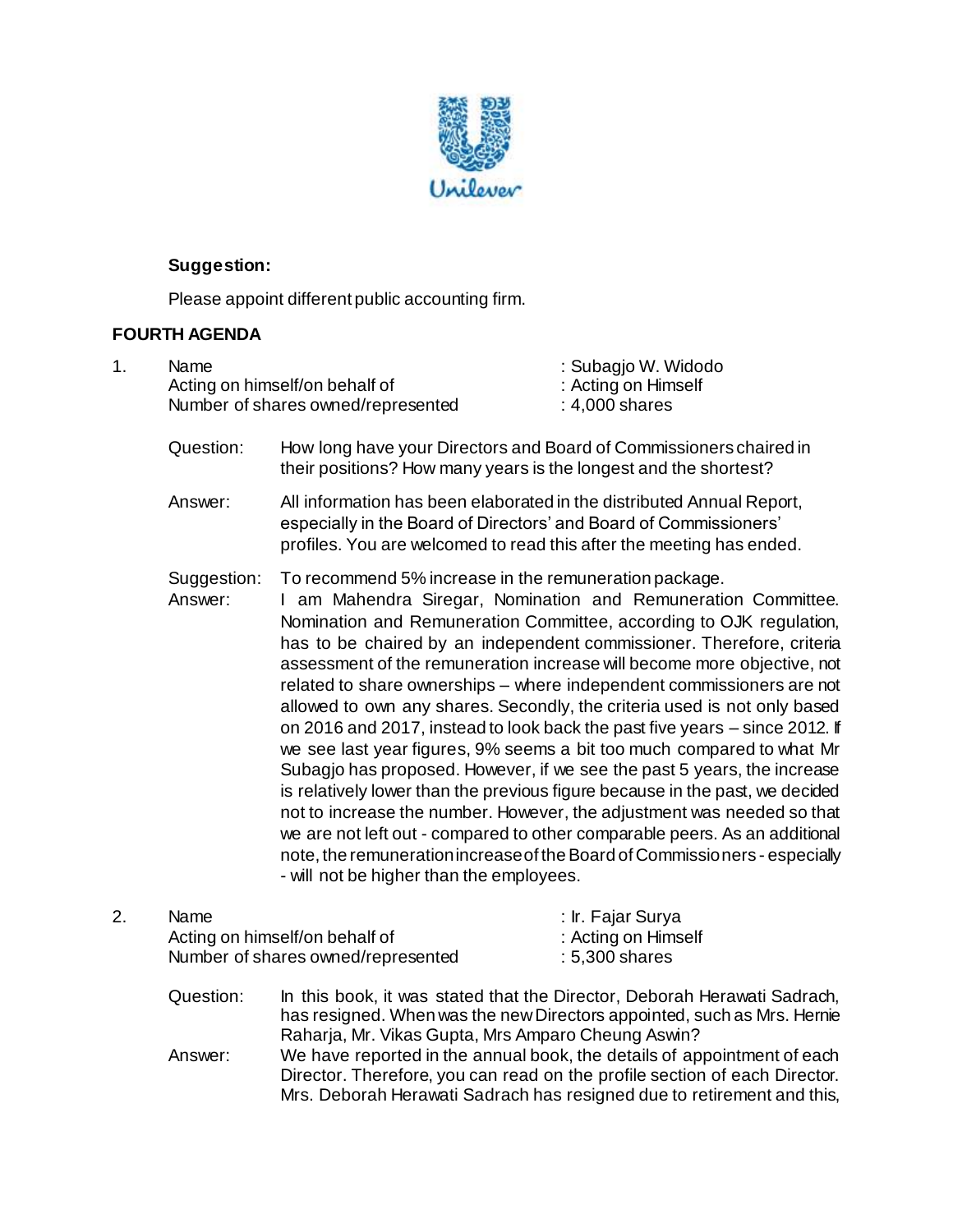

has been approved in the Extraordinary General Meeting of Shareholders back then, on 28 April 2017. The result has also been announced in the national Indonesia newspapers. The new BoD profiles have been elaborated inside the Annual Report and they have been appointed in the last Extraordinary General Meeting of Shareholders.

### *E. Number of shareholders that raised questions and/or giving opinions on the Meeting's agenda.*

|                    |  | Number of Shareholders | Number of Shares Owned or<br>Represented by Owners/Holders |
|--------------------|--|------------------------|------------------------------------------------------------|
| AGM:               |  |                        |                                                            |
| - First Agenda     |  |                        | 5,300                                                      |
| - Second<br>Agenda |  | 2                      | 8,300                                                      |
| - Third Agenda     |  | $\overline{2}$         | 9,300                                                      |
| Fourth<br>Agenda   |  | 2                      | 9,300                                                      |
| EGM:               |  |                        |                                                            |
| - First Agenda     |  | 3                      | 12,600                                                     |
| Second<br>Agenda   |  | 1                      | 5,300                                                      |

## **Annual General Meeting of Shareholders**

- **1. First Agenda**
- Fajar Surya: 5,300 shares

#### **2. Second Agenda**

- Fajar Surya: 5,300 shares
- David: 3,000 shares

#### **3. Third Agenda**

- Fajar Surya: 5,300 shares
- Subagjo Widodo: 4,000 shares
- **4. Fourth Agenda**